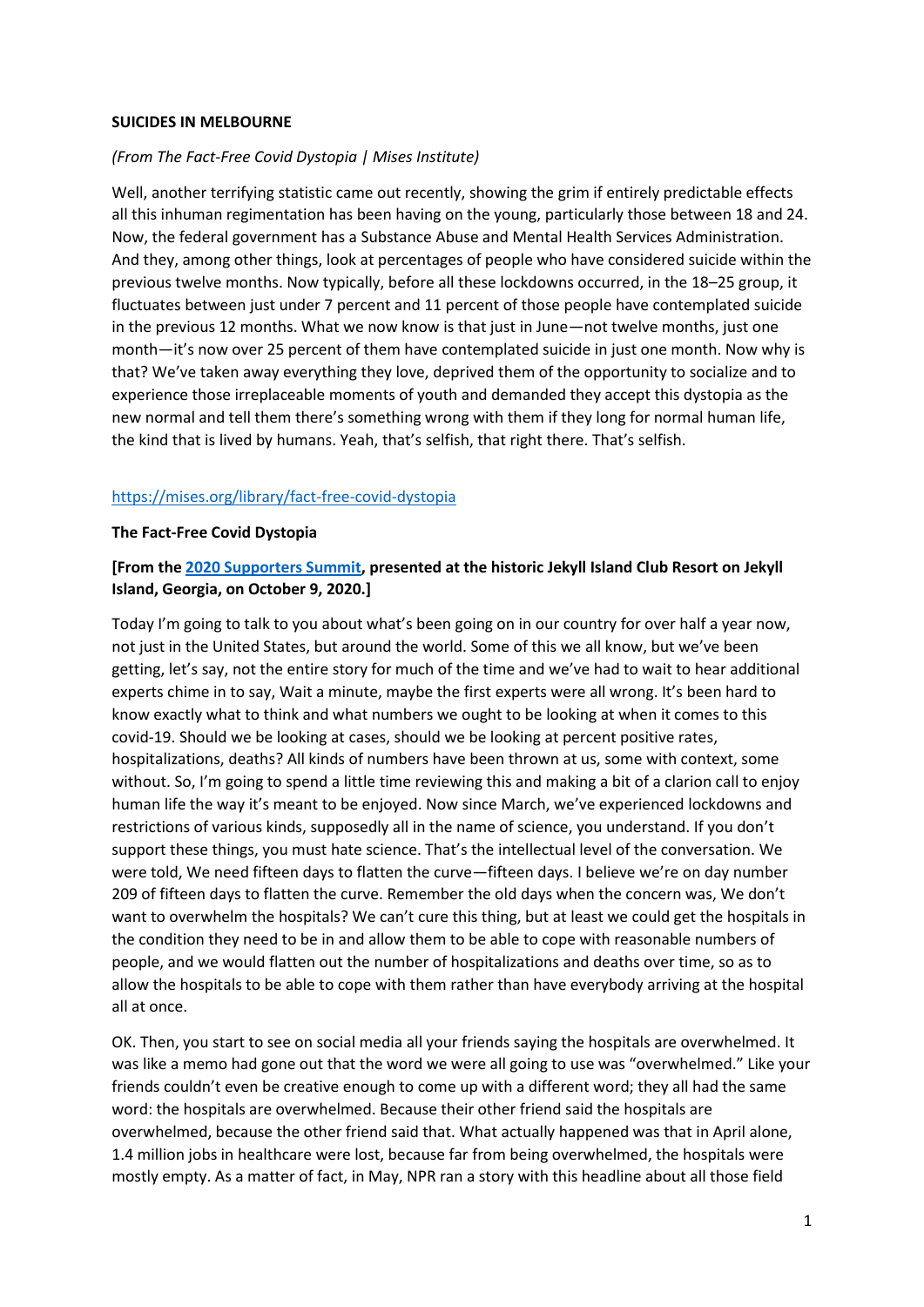hospitals that they built because of all the overflow that was supposedly going to happen. Headline: "US Field Hospitals Stand Down, Most without Treating Any COVID-19 Patients."

Hmm, what was going on here? The hospitals were never overwhelmed at any time, with the possible brief exception of New York City. In California, we began to see how the goalposts began to be changed. What they were worried about at the time they were telling us about flattening the curve was thirty thousand hospitalizations. We really have to be careful about hitting that number. The current hospitalization number in California as of this time—we're in October 2020—is just over three thousand and they're still so panicked that they won't open anything. They'll open a little tiny thing and you have to put your mask on in between bites while you're eating at a restaurant. So, it's one-tenth what they feared. There's state after state after state. Washington, DC, not a state, but nevertheless, Washington, DC, that's an example of one of many places in the US where the numbers all indicate, have indicated for months, that the state is *clearly* at the phase justifying reopening. The numbers clearly indicate, from what they said at the beginning—we need to reach such and such—well, they've reached it, and now they keep changing it.

Now it's not hospitalizations anymore, now it's "cases" and as we'll talk about, the way that testing is being done even the *New York Times* had to say Maybe your coronavirus test shouldn't have been positive. Even the *New York Times* was reduced to admitting this—that as many as *90 percent* of the tests, because the testing is so sensitive, are yielding just viral debris that isn't infectious at all. But you've got to go and isolate yourself for X number of days for no reason. And we're going to use *this* number, and we're going to wait till this number hits zero, which even just given the problem of false positives is impossible. So, you can't have your life back in some states unless you more or less take it back. That's what they've done to us. Also, in Washington, DC, the public schools have been closed, but they put a cap of eleven students per room on private schools, no matter how big the room is. That basically cripples the private schools, for no reason. There's no scientific basis for that.

Then it became You can have your life back once there's a vaccine. What? There might never be a vaccine. As Martin Kulldorff of Harvard Medical School puts it, "The timeline for a vaccine is anywhere between 6 months from now and never." So, at some point, we have to figure out how to live with this kind of situation. Well then, when it started to look like maybe we might get a vaccine, then the story became Even with a vaccine, you can't have your life back. And if you object to that, you're the problem. You're not listening to the science. Everything that brought people joy was abruptly taken away and every time it looked like it might creep back in, you get another headline about how you can't have this back, you can't have that back, this'll never be the same, maybe we'll never have sports again, maybe we'll never do…And it's almost like they take a perverse delight in this. Well, if ever there were a use of the expression "get bent," I would say it's right about now.

Now, of course people will say, Wait a minute, what, do you just want people to die? Again, this is the intellectual level of the conversation. You just want people do die. How do you talk to somebody like that? So, in order to do that, I'm going to appeal to the above midwit-level population and I'm going to remind people of the important lesson in Henry Hazlitt's great book *Economics in One Lesson*. This is a book that's sold millions of copies and Hazlitt's one lesson, as we all know in this room, is that if you're going to evaluate an economic policy, it's not enough to evaluate the shortterm consequences for one earmarked group. Any blockhead can do that. If you want to know the long-term consequences or the real consequence of it, you look at the long-term effects on everybody, not the short-term effects on an earmarked group.

For example, suppose the government taxes the public to build a stadium. Well, the midwit will simply point to the stadium and say, "Hey, look at this wonderful thing that the government did. It's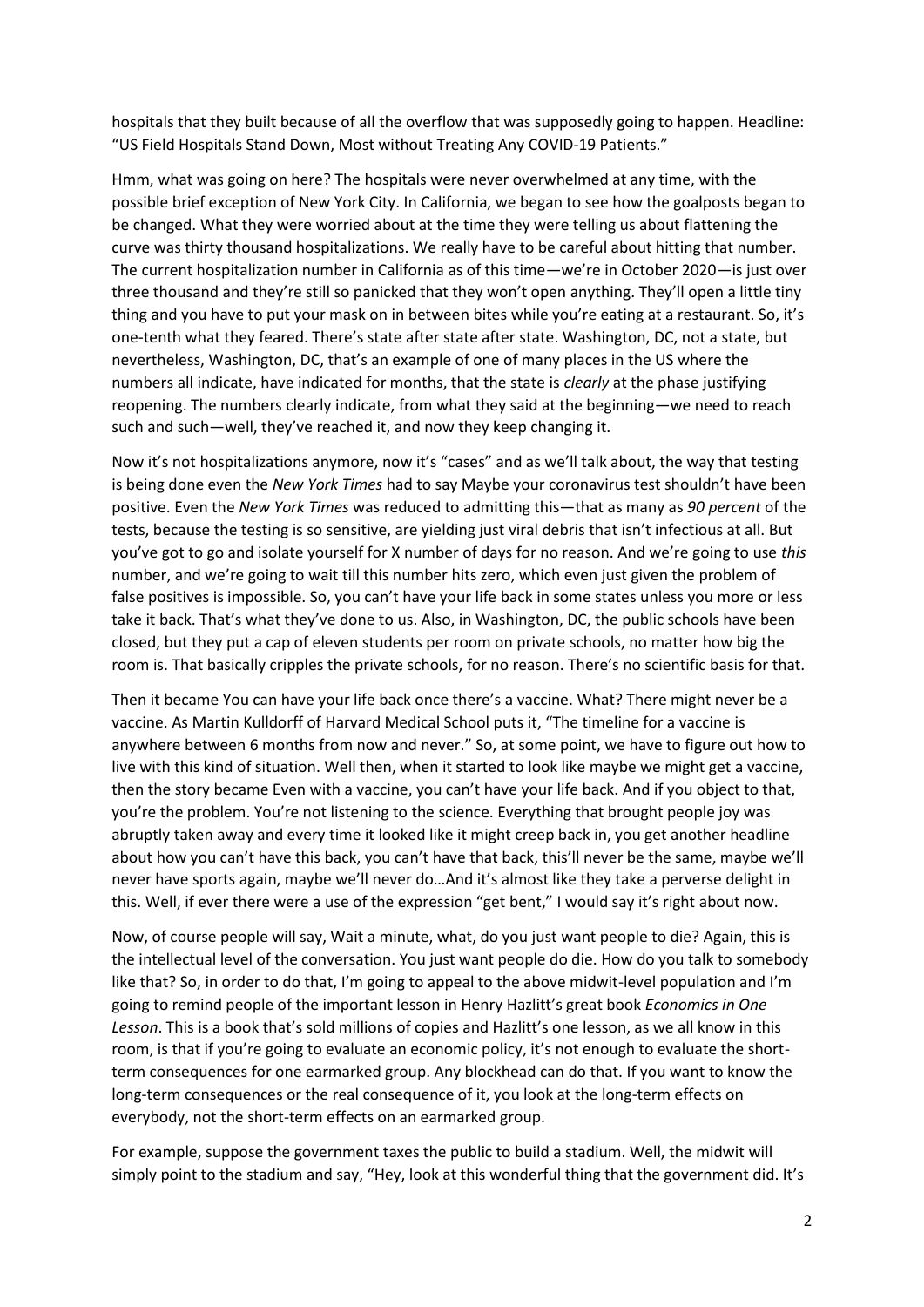a stadium." And yes, we can all see with our physical eyes that there's a stadium there, but they think that's the entirety of the analysis: a stadium has somehow appeared. There's no thought of costs, opportunity costs, where the money came from, where it would have gone otherwise—none of that is even considered, because those things can't be seen with your physical eyes. To understand the fullness of the policy, you have to be able to think and see with your mind's eye.

Likewise, with rent control people think, You impose rent control and people get lower rents, and that's the entirety of the analysis as far as they're concerned. There's nothing further we need to consider. We just take these fat cats and just force them to lower rents, and then everybody gets lower rent and that's, as far as the midwit is concerned, that's the end of the discussion, because that's what he sees with his physical eyes. But, for people capable of seeing with their mind's eye, they ask other questions like, How many people are going to start building low-cost rental housing if they know that this ceiling has been imposed? There will obviously be far less housing built, which will make the problem of housing people worse. We also know that at these particular rates, you have a million people and surfeit of demand, so if you're a landlord, you can be a jerk, you don't have to fix that leaky pipe, you don't have to do any maintenance, because if somebody's upset about it, you got 8 million other people who would be very happy to take that person's place.

So, in other words, if you see with your mind's eye, you understand that rent control is a lot more complicated than just Duh, we forced them to lower the rent and it's low for everybody. And in fact, if, for some reason, you wanted to lower rents through the means of government impositions, you would actually want to do the exact opposite of rent control. You would want to control every single price in the entire economy except rents, because that would make entrepreneurs not want to go into the production of anything other than rental property because everything else would be unprofitable. The one thing they could produce would be rental property, which would lead to a collapse in rental prices, which would be great for everybody. So, literally the opposite of what these people recommend would be the best thing. But the point is, we have to think about all the consequences for everybody.

Well, the same thing goes for public health, because my talk could be called "Public Health in One Lesson." Because yes, if you simply focus monomaniacally on one virus, you might be able to say, Look at what we did for this one virus. You might be able to say that. I'm not even sure they can say that, but they might be able to say, Look what we've done for people with this one virus, and then, being midwits, they leave the discussion right there. They don't bother to investigate the seventeen other aspects of health that have catastrophically collapsed because of that one thing they did. All they say is, look at what they did in the short run for this targeted group instead of saying, Look at the long-run consequences for everybody. And because they don't look at that, it's not even mentioned.

When was the last time Dr. Fauci, who is viewed superstitiously by everybody, even acknowledged that there are collateral damages from lockdowns, even mentioned them? Nothing. And so they're, therefore, able to turn around and say, You just want people to die. Okay, well, let's play that game. They want to play it, let's play it. How about this? We know, for example, coming out of the UK, that there will be more likely to be at least as many, if not more, preventable cancer deaths than covid deaths because of the diversion of resources into covid and the panicking of everybody about it. And so we read Richard Sullivan, professor of cancer and global health at King's College London, director of its Institute for Cancer Policy, saying "The number of deaths due to the disruption of cancer services is likely to outweigh the number of deaths from the coronavirus itself. The cessation and delay of cancer care will cause considerable avoidable suffering. Cancer screening services have stopped, which means we will miss our chance to catch many cancers when they are treatable and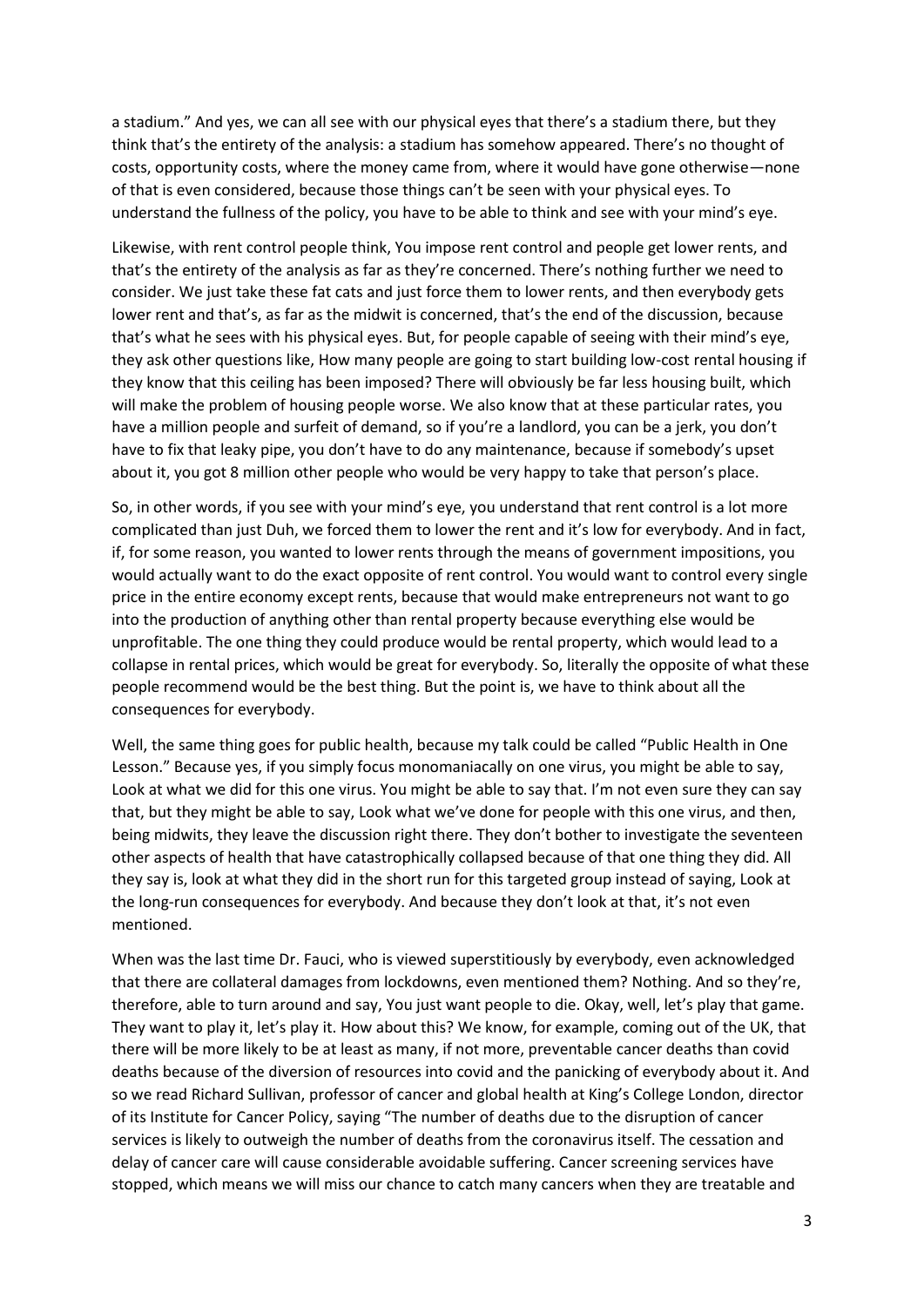curable, such as cervical, bowel and breast. When we do restart normal service delivery after the lockdown is lifted, the backlog of cases will be a huge challenge to the healthcare system."

We read on October 6 in the *Daily Mail* coming out of the UK, that health secretary Matt Hancock says, "Cancer patients may only be guaranteed treatment if COVID-19 stays under control." How about that? This is the *Daily Mail*, which is much more honest than the American press. "Almost two and a half million people missed out on cancer screening, referrals or treatment at the height of lockdown—even though the NHS was never overwhelmed." They had the honesty in the UK to say that. "Experts now fear the number of people dying as a result of delays triggered by the treatment of coronavirus patients could even end up being responsible for as many deaths as the pandemic itself." Now, we won't see that kind of effect right away. It's not like a huge number of cancer patients are going to die immediately in 2020, but it does mean that people who might have lived an extra fifteen to twenty years, may live just another three or four, and we'll see those numbers in the coming years.

Then we heard a United Nations report in April saying that "economic hardship generated by the radical interruptions of commerce could result in hundreds of thousands of additional child deaths in 2020." UNICEF later increased that number to 1.2 million child deaths, and at Oxford University Professor Sunetra Gupta has reminded us several times, in recent weeks and months, of the UN's prediction that as many as 130 million people could be at risk of starvation because of the lockdown, because of the possibility of famine in several dozen places around the world. Now who are the ones who don't care about human life?

But, that's not all, because in the United States in Oakland, California, we have Benjamin Miller of the Well Being Trust who tells us, as coauthor of a study on deaths of despair—so that's drug or alcohol abuse or suicide—that an excess—that is to say, above what would normally occur—of 75,000 deaths will occur as a result of all this. Not to mention the CDC itself estimates that in the United States alone, there will be more than 93,000 excess noncovid deaths this year because of what's been going on, including over 42,000 from cardiovascular conditions, over 10,000 from diabetes, and 3,600 from cancer. A recent UK study just out found that the risk of death was increased because of lockdowns by 53 percent among seniors with dementia and another 123 percent among seniors with severe mental illness. For four decades, India Nobel Peace laureate Kailash Stayarthi rescued thousands of children from slavery and human trafficking and he fears that that's going to be reversed. He says the biggest threat is that millions of children may fall back into slavery, trafficking, child labor, child marriage. Well, with millions of families being pushed into poverty, they're being pressured to do something, to put their children to work to make ends meet. So this is being done.

They're trying these lockdowns even in the developing world, where people live hand to mouth. When you live hand to mouth, it means that every day you earn enough money to feed yourself for that day, and they're being told to stay home for weeks and months. I think we see where this is going. Now, the people of Malawi, one of the poorest countries in the world, when they got wind of their government's lockdown plans, they rose up and said, We're not abiding by this. There will be no lockdown. And so there wasn't. We could learn from them.

Even *The Atlantic* had to admit, "When you ask them to stay home, in many cases, you're asking them to starve." In the UK, *The Telegraph* says, "The absurd demand that developing countries adopt economically disastrous lockdowns is driving untold misery." How often is that mentioned in the US? Ever? Any of our people ever mention that? No, it's You want to kill people, because you want to live your life. Or because you don't want two years of your kids' lives taken away from them.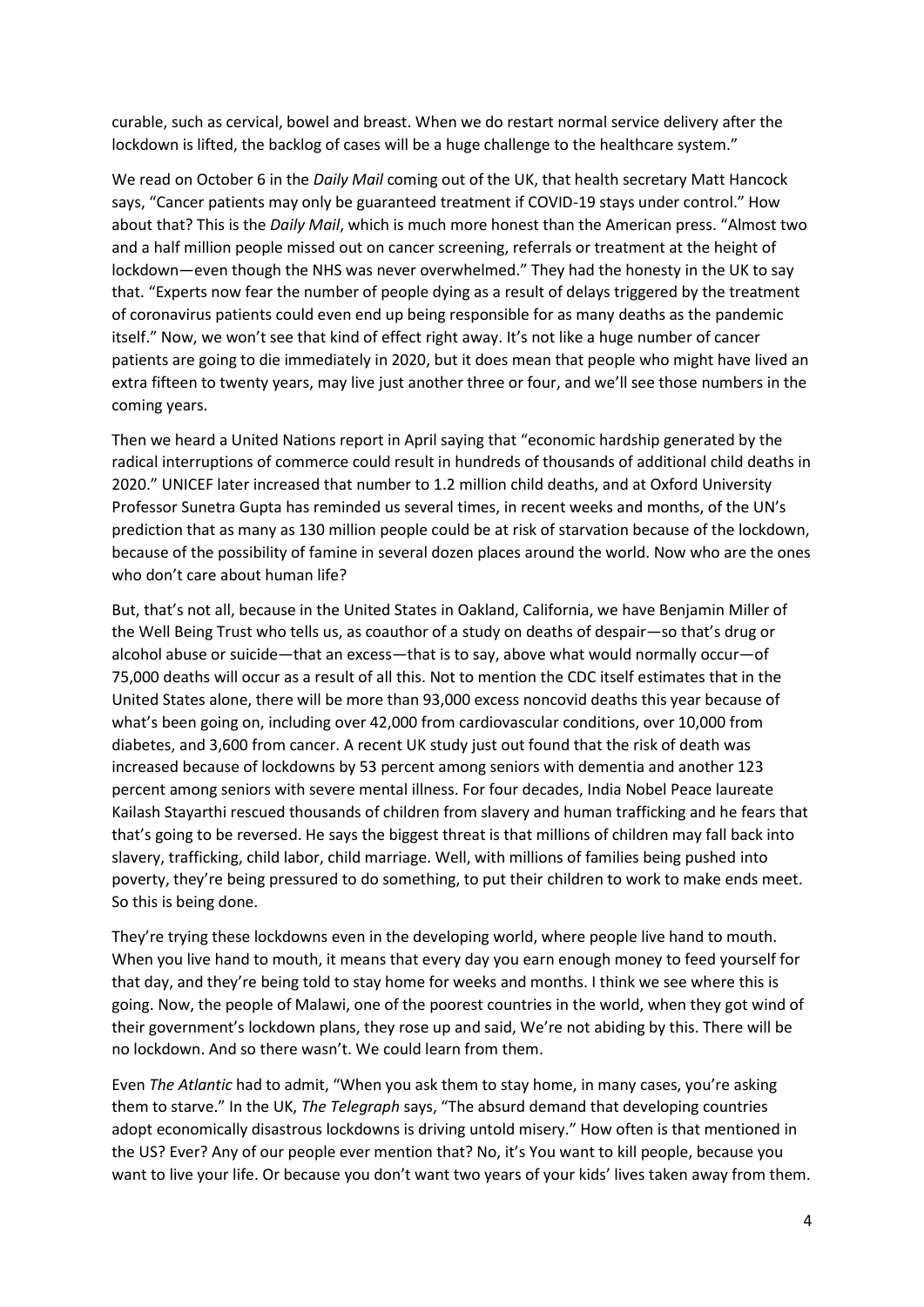Because now we're being told, Maybe you can have your life back in the spring of 2022. Not fifteen days to flatten the curve, probably spring of 2022 you can start getting back all these pleasurable things that make life worth living. Okay. So, it seems to me that the crazies who think that public health should mean a monomaniacal fixation on one virus and then pretending that none of the other stuff is happening should have to answer for this a little bit more.

Now, some of this stuff that I'm talking about now appears in—wait for it—the free e-book I wrote on this subject: *Your Facebook Friends Are Wrong about the Lockdown*. They're even wronger than you thought—wrong as wrong can be if you value human life and flourishing. So, in the United States, you can get this free book by just texting the word *lockdown* to the number 33444, and you'll like it because it smashes these SOBs completely. Or you can get it at [wrongaboutlockdown.com.](http://wrongaboutlockdown.com/) Yes, I bought that domain, I was so happy to nab that one.

Not to mention that of course over the course of this people's life savings have been depleted, their livelihoods have been destroyed and things that give their lives meaning and fulfillment abruptly removed. So, we're supposed to believe that all that matters is just biological existence. And this prompts some interesting philosophical questions. If I could live to be 120 and enjoy robust health for all those years, but the price was we would destroy all the architectural treasures of Europe, we would abolish music altogether, and we would restrict social life to 5 percent of its formal level, would I choose that? Who would? Human happiness is not some optional extra. These things, like close, intimate relationships or so-called large gatherings, like concerts, theater, lectures, church, sporting events, the arts in general—if you think these are merely dispensable adjuncts to human life and flourishing, you have no business being in charge of anything. These are life itself, and as I've said in a previous talk, for anybody who performs in front of an audience—and particularly think about your children, dancers, musicians, athletes, magicians, comedians, singers, actors, whatever they're basically being told, Maybe you can never have this. Maybe you can never ever do what brings your soul happiness. And yeah, maybe we can't have these until we have a vaccine, said Dr. Zeke Emanuel. "We may have to give up cherished things for a long time," he says—things like schooling and income and contact with our friends and extended family for at least eighteen months. Maybe this talk could also be called "Get Bent."

Well, another terrifying statistic came out recently, showing the grim if entirely predictable effects all this inhuman regimentation has been having on the young, particularly those between 18 and 24. Now, the federal government has a Substance Abuse and Mental Health Services Administration. And they, among other things, look at percentages of people who have considered suicide within the previous twelve months. Now typically, before all these lockdowns occurred, in the 18–25 group, it fluctuates between just under 7 percent and 11 percent of those people have contemplated suicide in the previous 12 months. What we now know is that just in June—not twelve months, just one month—it's now over 25 percent of them have contemplated suicide in just one month. Now why is that? We've taken away everything they love, deprived them of the opportunity to socialize and to experience those irreplaceable moments of youth and demanded they accept this dystopia as the new normal and tell them there's something wrong with them if they long for normal human life, the kind that is lived by humans. Yeah, that's selfish, that right there. That's selfish.

One of my friends has a friend in Melbourne, Australia, which is under a severe lockdown. Here's what this friend wrote:

It's been three months since I saw another human face besides [my partner's].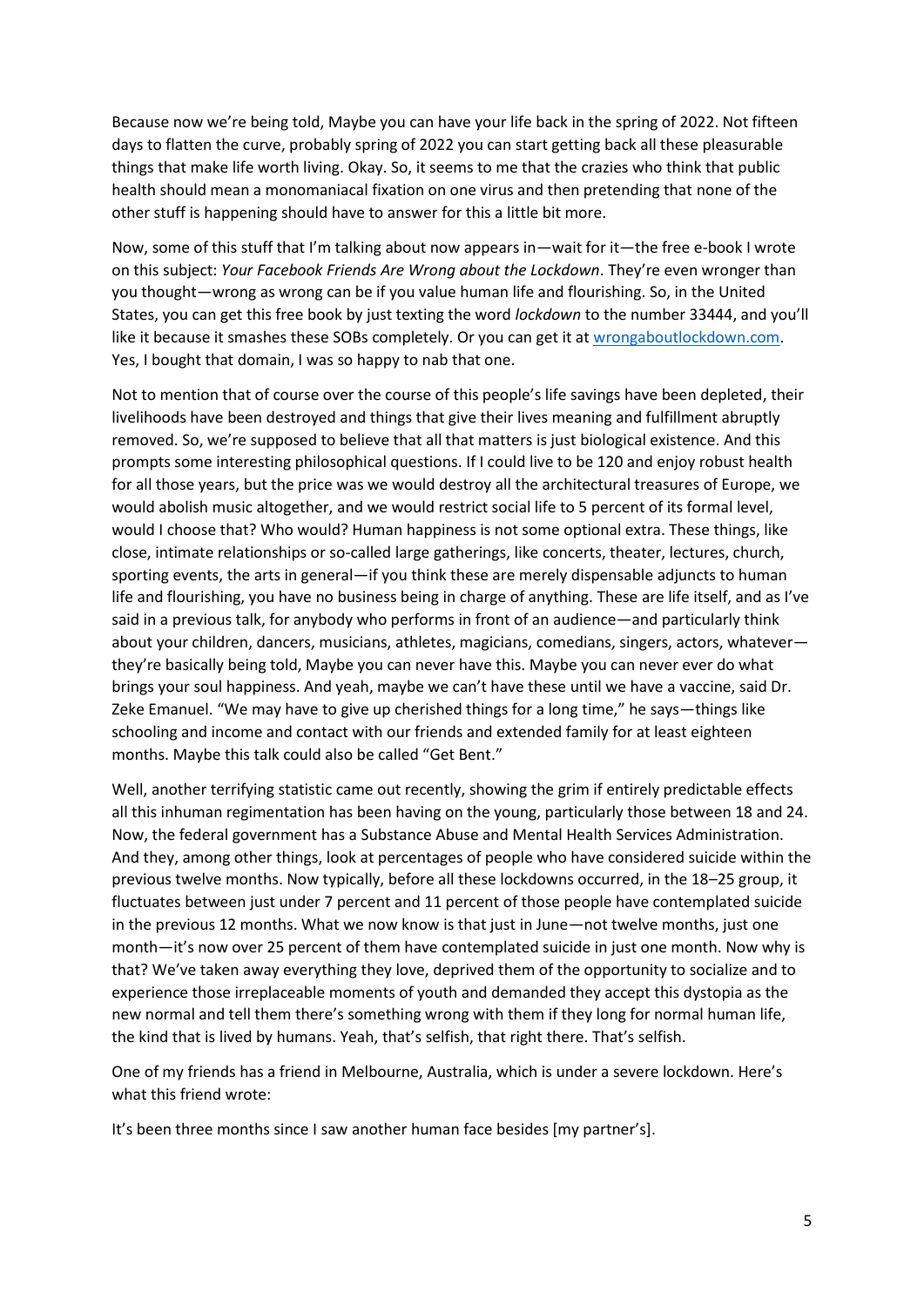Seven months since [my partner] and I had a little break together in the form of going and having a coffee down the street.

Over a year since I last sat out in nature. Sitting staring at the wall for two hours, again, unable to move.

Despair

Horrible negative emotions virtually all day.

Awake and tired nights, distress.

I can't think of anything to look forward to because I don't know when we will be allowed to do anything.

Just go for a drive, go to the forest.

Just go somewhere together, far from all this.

We are not allowed.

The police could enter our homes at any point and arrest us if we say the "wrong" thing online. That has happened.

This doesn't feel human.

I don't smile.

I don't laugh.

I worked out the other day and I felt nothing, no pain.

Nothing would register as pain.

I couldn't feel anything.

I feel far away from myself.

Sometimes I forget how long the day has been going for.

Does it matter?

You're not allowed to leave, even if family members are terminally ill. They could die before we are let out of Melbourne. We got told it isn't a good enough reason to be let out.

You aren't allowed more than five kilometers from your house.

You aren't allowed to buy a takeaway coffee and sit under a tree or on the ground anywhere that isn't your house.

This isn't human.

This isn't human.

This isn't human.

This isn't human.

There is no empathy here.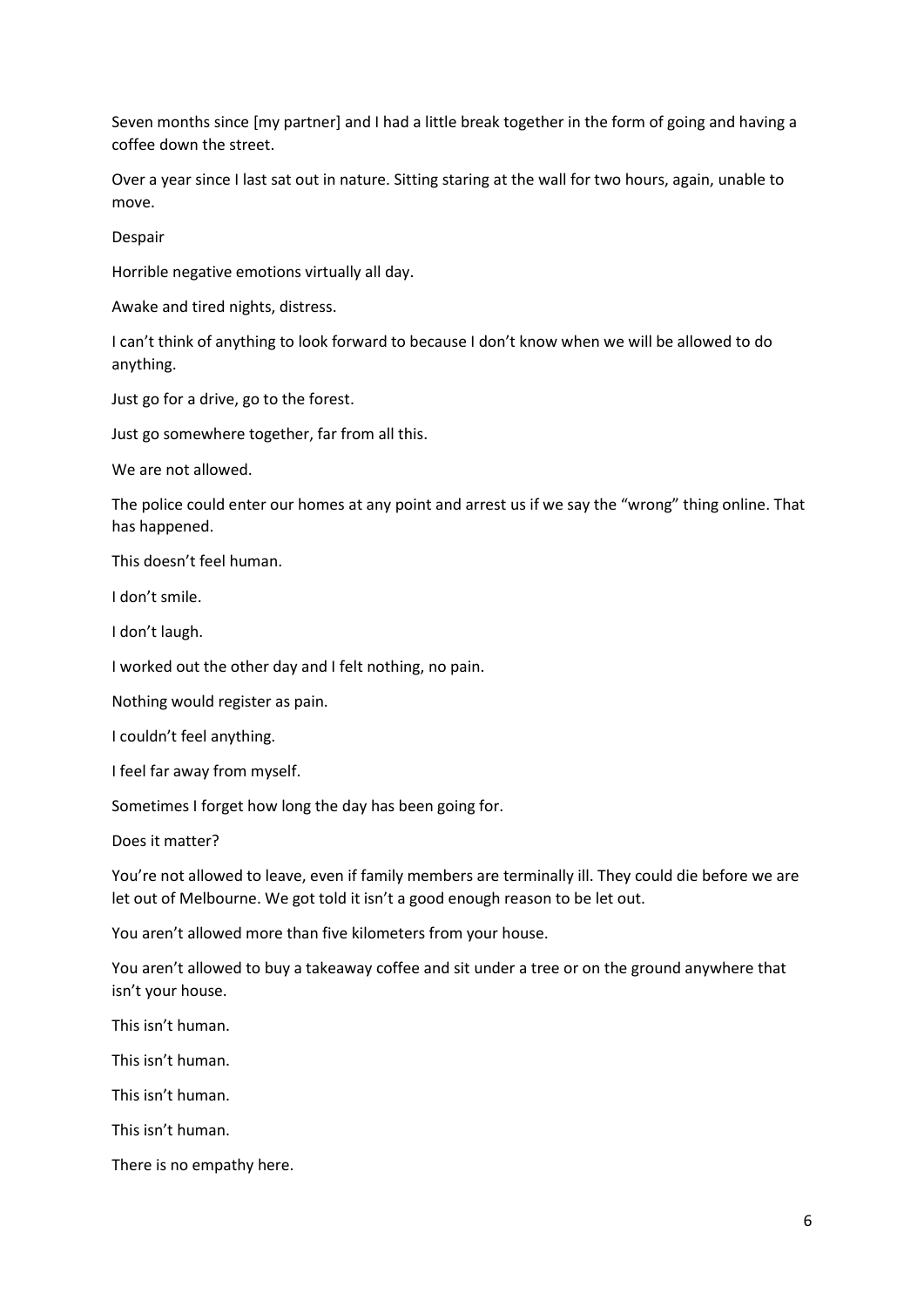No price is too high.

Suicide is not too great a price to pay.

Self-harm is not too great a price to pay.

Structural brain changes in large portions of the population is not too high a price to pay.

Do you know what prolonged social isolation does to the brain?

We are made to feel it does not matter because all we are, are numbers.

We are not people; we are the masses without a say

Without a time period to look forward to when we can hug again

I am sharing my experience because you should know the truth.

Sincerely,

A faceless number in Melbourne.

And we're the ones who don't care about human lives. Screw these bastards.

Over at Stanford, Dr. Jay Bhattacharya put it this way. "To get zero COVID, I don't know if it's even technically feasible." We know that we're going to have to destroy our society in order to get it. Essentially, it's so high a cost that it's not worth it. Oh, we're just doing it until there's a vaccine. But, in just half a year of doing it, the consequences have been, to quote Dr. Bhattacharya again, "catastrophic." Sunetra Gupta, of Oxford, whom I mentioned before, who has been called the world's preeminent infectious disease epidemiologist, says, "It's a good thing for young and healthy people to be exposed." She says, "This is how we have always managed viruses. Why is this so different? If we keep introducing restrictions and lockdowns while we wait for a vaccine, it will be the young that suffer the most, particularly those from more deprived backgrounds. We can't keep doing this. It would be an injustice." One Yale professor came back with, "Well, no serious scientist is calling for lockdowns everywhere all the time." Some of them are, so that's not even true. Some of them are. But all these other scientists want are just sudden lockdowns here, there, and everywhere, then partial resumptions, then lockdowns, all the while with the arts completely shut down. Oh yeah, that's a whole lot different. We cannot run a society like this. And without the arts, as Professor Gupta put it, "What are we alive for in the first place?" What kind of a life does this portend? Everything that makes life worth living.

Now, we hear this a lot. If you knew someone who died of it, maybe you'd take this virus seriously. Well, how about this? I'll take the virus seriously, whatever that means, if you take seriously or even mention even once, the seventeen areas of noncovid life, where your supposedly anticovid strategy has left wreckage everywhere. How about that? Is that a deal? Or how about this one? All the people who have died from covid, all those people had families and we should honor them, respect it. Of course no one's denying that. But, how about the 1.4 million people who according to the *New York Times* will die of tuberculosis because of the lockdown, over and above the number of tuberculosis deaths we would have had otherwise? Do those people have families? We don't have to think about that because they don't exist, because don't forget, public health just means the monomaniacal fixation on one virus. Tuberculosis, sorry. Didn't make the cut. Those people's families don't matter; they're not even going to be mentioned. How about the extra 385,000 malaria deaths, the extra half a million HIV deaths? Do those people have families? Can we not be narcissists for five seconds and consider that maybe other people matter too, not just your friends, but other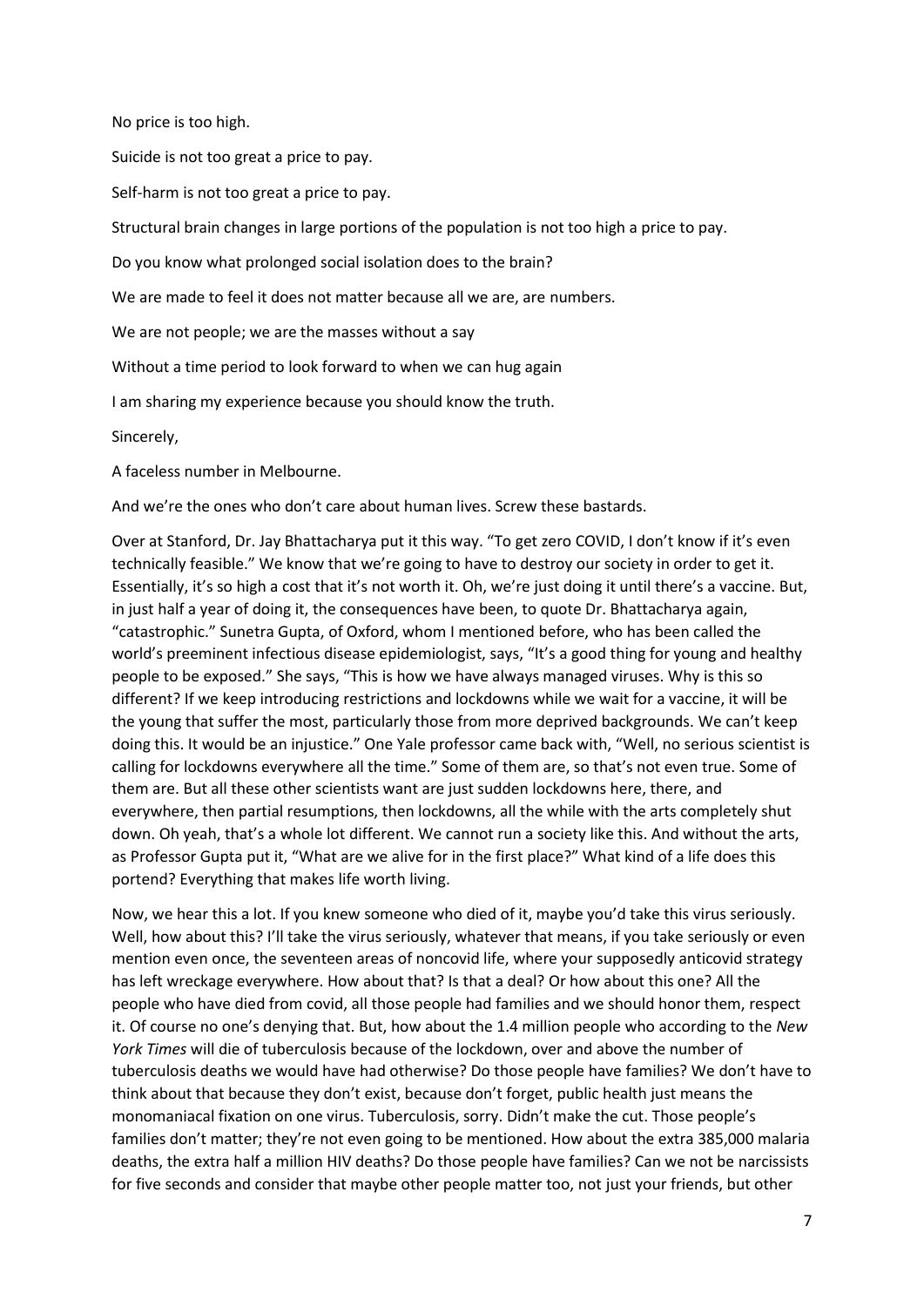people and their friends? How about that for a change? A hundred and thirty million people at risk of starvation from the lockdowns and we're even having this debate anymore?

But Woods, you'll say, you've got to listen to the science. "Listen to the science" has become the rallying cry of the most irrational, anecdote-driven, fact-free believers in voodoo I have encountered in my lifetime.

I had Martin Kulldorff on my podcast, the *Tom Woods Show*. I actually bought the domain [Tomspodcast.com,](http://tomspodcast.com/) get there very easily. He is an infectious disease epidemiologist at Harvard Medical School and he told me that it may be that a lot of scientists think lockdowns are the way to go. He said, But I basically talk to infectious disease epidemiologists and among that group, from what I would see, a majority of us are against the lockdowns, have been from the beginning, and we favor a totally different strategy of what we call focused protection of vulnerable groups. But yeah, the infectious disease epidemiologists, he said, we're not calling for lockdowns.

Huh, isn't that funny. We don't really hear from these people very much, do we? By some odd coincidence, we don't hear from them.

Can you believe the people who shout at you for jogging without a mask or who hurriedly cross the street when they see you so that they can maintain social distance? You don't get covid by a chance passing on the street. Those people don't get to lecture you about science. If they themselves were less ignorant of the science, they'd be embarrassed by their irrational behavior.

The "listen to the science" people warned us about opening schools. The results have been fine. Even *The Atlantic* just ran an article, like within the past twenty-four hours, saying, Hmm, the crazy warnings over the summer seem to have been overblown. Well, there's an understatement. At the universities, we've had so far seventy thousand so-called cases, three hospitalizations and zero deaths.

Then there's the general craziness. In the county where the city of Gainesville, Florida, is, they established a one-person-per-one-thousand-square-feet rule for private businesses. And at a meeting the county commission chair was asked to justify this. Now, did he justify this on the basis of Well, science tells us that…You already know the answer. This is all voodoo. None of it has to do with science. His answer was, Well we put that in there "because it's easy math for everybody to do."

If I were one of these "listen to the science" people, I would be mortified right now. I mean, I feel like I am listening to the actual science—not the voodoo practitioners, but the actual science. Lockdowns aren't science, by the way. There's no book that they're following that tells them lockdowns are the way to go. So, when we get told, Well the reason that lockdowns didn't work is that you didn't do it right—this is based on literally nothing.

And I asked, again, Professor Kulldorff about this. He said, there's essentially no chance of eradicating a virus in this way. What you can do is cause a huge number of ancillary problems that will be worse, but you won't eradicate it. Now they can get away with that because we just don't mention those ancillary problems. We shouldn't even call them ancillary. If I show you charts of different American states or different countries, and we look at cases or deaths or whatever, you will not be able to tell me which ones locked down, when they locked down, how hard they locked down, when they lifted the lockdown, whether they had a mask mandate, when they imposed the mask mandate, and when and if they lifted the mask mandate. You have absolutely no way of knowing that. Now, if these things were as powerful as we're told, there darn well better be some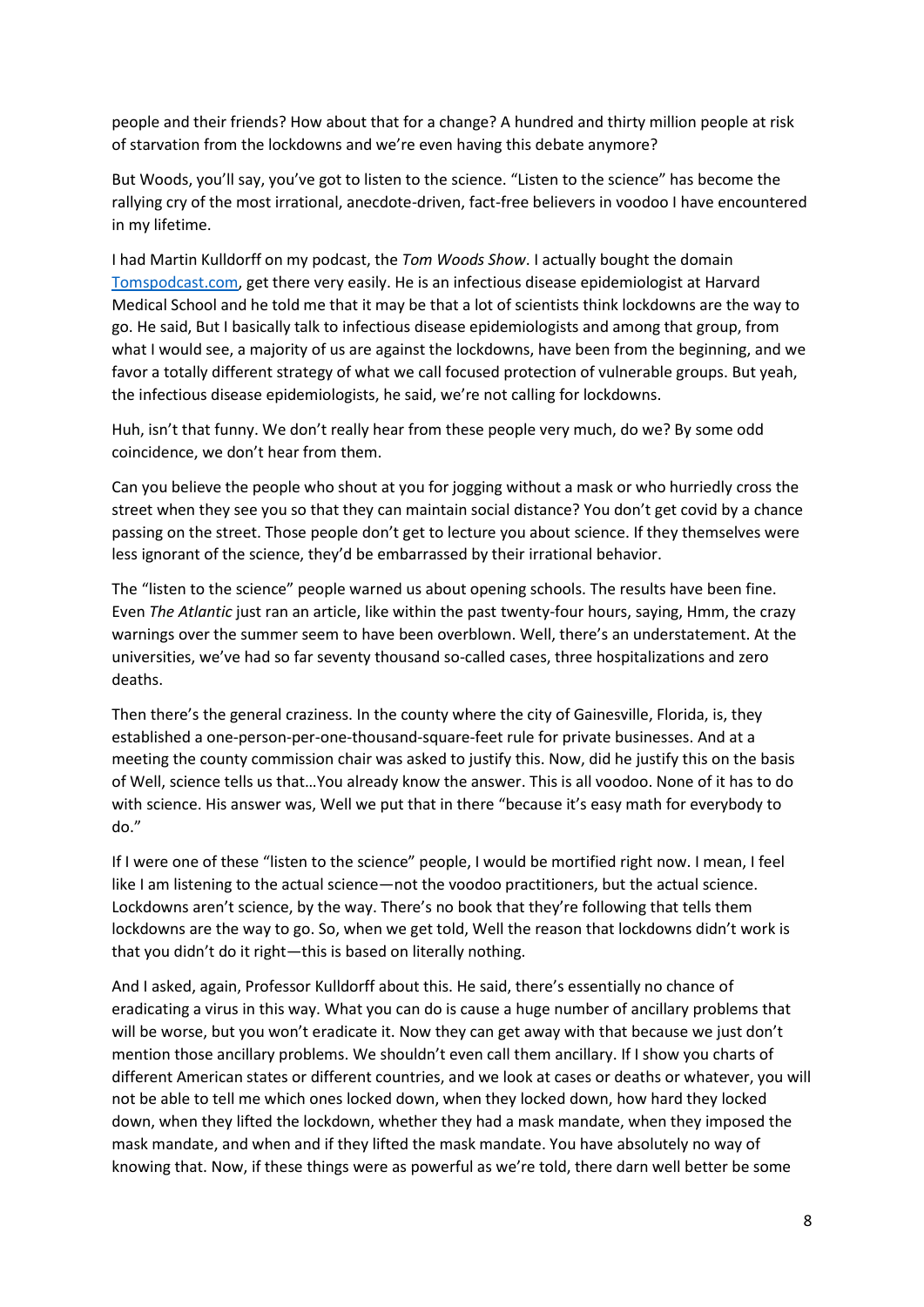clear and obvious way of distinguishing one jurisdiction from another, and there is not. Therefore, it is voodoo. And I think the more we use the word "voodoo," the better.

I have an article linked on a special page I put together that goes through and justifies this and looks and says, Look, obviously the lockdowns do not solve the problem. So, you can find that on my website, [TomWoods.com/covid](http://tomwoods.com/covid) and you'll find some other very interesting things there as well, but in the interest of time, I'll refer you to that there. Same with mask mandates. Is it possible that certain types of masks in certain types of situations when worn correctly could have some minor effect? Sure it is. But the religious fervor behind masks, which clearly cannot be justified, because we're being told if we had worn masks sooner or if we just wear masks for six weeks this will all stop or whatever. Again, go t[o TomWoods.com/covid](http://tomwoods.com/covid), I've got the charts up there, for place after place after place after place and on. In each chart, it's indicated exactly when the mask mandate went into effect, and you ask yourself: If I hadn't told you where on that chart the mask mandate had gone into effect, would you have been able to tell? Would you have had any idea? So, if they're that effective, they're so effective that the director of the CDC says they're better than a vaccine, you would think we'd be able to see it on the charts. Can't see it at all, nothing. Oh, it would be worse if we didn't…Come on. We should see something. Nothing.

There's a guy on Twitter, Eric Topol, who is one of the big the-world-is-ending apocalyptic people on the virus, and he told us the reason Japan did well is their government shipped masks to the people. Okay. If you needed any more evidence this guy's a BS artist, there you go. Because number one, yeah, they sent enough masks to last people one day. Secondly, the masks were all the wrong size. It's the government, after all. They're all child sized; nobody can fit them. So, everybody in Japan laughed and joked about these masks and nobody wore them, but this know-nothing idiot is on Twitter lecturing us about this. He doesn't know a thing. Again, look at the charts for the Philippines, the most mask compliant country in the world. Hawaii doesn't have a neighbor for two thousand miles and they wore masks religiously. Didn't do a thing, in terms of cases.

What exactly would the graphs have to look like in order for the lockdowners to say, Maybe none of this does any good. What would they have to look like? I think they'd have to look exactly the way they look now. Meanwhile, in the Sunbelt (I live in Florida), the spike there fizzled out on its own, everywhere, despite different policies. We were told, I saw on Twitter, we were going to have half a million deaths, we're going to have dozens of New Yorks if they don't lock down. We didn't lock down; we didn't come anywhere near that. In Florida, the only thing that happened in some places was that some bars closed, but what really happened was the bars pretended to be restaurants and they kept going and that was it. And I guess the virus was tricked by the bars pretending to be restaurants. What kind of BS is this? California, where they had this massive lockdown, their curve looks exactly like Florida's.

And a friend told me [that] at his work they're scared of an applicant from Florida and they said, We got to be careful, they do things differently there. Their curves are the same. Paul Krugman, when Governor DeSantis said he was opening up Florida, Paul Krugman said, "Oh, that's very unwise. They're sill having over 100 deaths per day in Florida." No, they're not, you ignorant moron. We're not having a hundred deaths per day. They're reporting a hundred deaths per day. Now, reporting date is very different from actual date of death. So, for example, I just looked at October 1. October 1, there were I guess 130 deaths reported. Sixty-five of them were in September, fifty-four were in August, another eleven were in July. There are no hundred deaths occurring per day, and with hospitalizations plunging, it's not like three months from now when we recount today it will turn out to be a hundred. No. So, he doesn't even know that or maybe he does and he's just being…I don't know.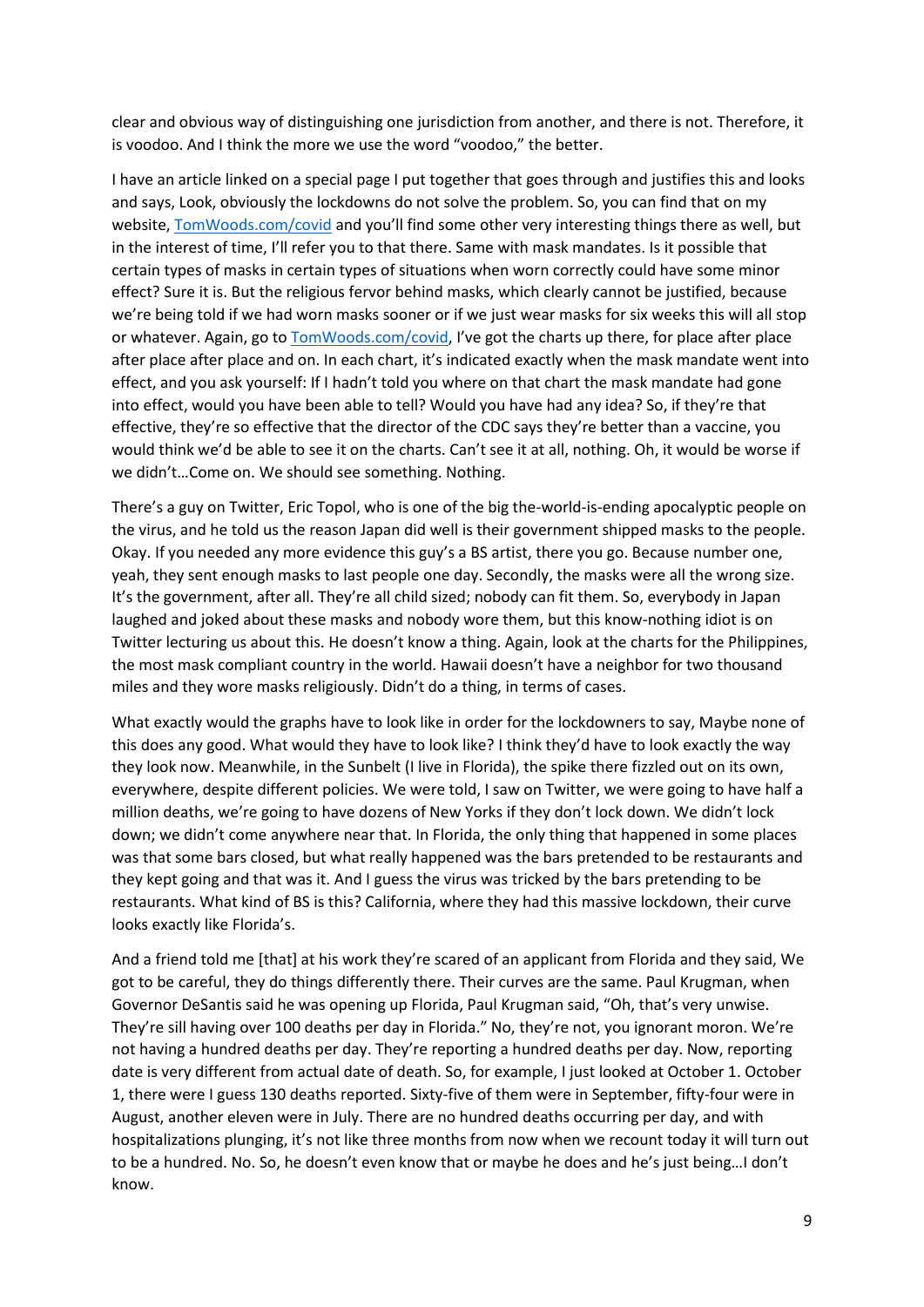And now we've learned from the *New York Times*, as I mentioned before, that up to 90 percent of these tests that are coming back positive could be in people who are not contagious and therefore are being ordered to isolate for no reason. Because the PCR tests that they're using are being calibrated in a way that they're super sensitive in the United States. So, in Europe they're using about let's say thirty cycles. In the US, it's thirty-seven to forty. In Arizona, it's forty, at forty they're detecting nothing. That is completely pointless and most of what's going on in Arizona is at forty. So, in Washington, DC, a fellow named Phil Kerpen from American Commitment asked them, What's the cycle threshold that you're using for these tests? And DC Health got back to him. DC Health "does not have information about cycle thresholds." What kind of a joke is that? So, the tests could be completely meaningless and we haven't even looked into it.

Now finally (I am going a little bit over and I hope the Mises people will let me do it, but I'll make it up to you somehow, I promise), an immunologist, like somebody who is an expert on immunology like Dr. Fauci, is not taught how to balance public health concerns. People say, Oh, just listen to the experts, and, You won't listen to the experts. Well, I feel like I am listening to the experts, but there are some questions that no expert can answer or that some experts aren't trained to answer. There's no class that an immunologist takes that teaches, well, if you lock everybody in their houses, there could be other effects of this that…He doesn't learn anything like that. And here's how you balance it: well, if you do this, there'll be this many of that. He doesn't learn anything like that. So, it's just, again, it's rank superstition, like this is some kind of priesthood. It's rank superstition to think that Dr. Fauci could view this so holistically as to have the overall answer.

We have the answer. What is worth doing and what isn't? We could all drive our cars at five miles an hour and save a lot of lives. We don't think that's worth doing. We don't wait for Dr. Fauci to tell us what the speed limit should be. We understand the absurdity of that. And here's what Dr. Bhattacharya said. I love this guy. He's from Stanford. He is the consummate professional. He's not like me, gets really worked up, and that makes him all the more effective, because he's slicing and dicing with his calmly delivered sentences. So, here's what he said about Dr. Fauci, and it's about time this crazy priesthood was taken down a peg: "Dr. Fauci's been involved in infectious disease control for a very long time. He's a preeminent scientist for a good reason; he's an expert. But, in early February, March, we sort of put him on a pedestal, to essentially give his knowledge about a whole range of things, some of which were in his control and knowledge set, some of which were not. And I saw him a few months ago where he very humbly said, 'Look, I'm giving you my expertise as an infectious disease expert on how to manage this disease. I'm not looking at the broader policy context.'"

Exactly my point. Dr. Bhattacharya again: "We think about science as giving us all the answers, but that's a mistake. What science does is tell us if we do A, we might get B. It's up to nonscientists to make a decision. Do we want to get B if we know the costs of getting B are C, D and E? Do we really want zero COVID?" Well again, only a blockhead would think that's a scientific question. That's a philosophical question. And again, this is where he says, "If you get zero COVID, we know that we're going to have to destroy our society in order to get it. We'll have to get rid of all our freedoms, we'll have to make sure that very few people interact with each other. It's so high in cost that it's not worth it. Science can tell us, here's how you can minimize the probability of getting COVID, but it's up to nonscientists to decide whether it's worth it. You can't put one person on a pedestal and ask him to make that decision for society. I love that I live in a democratic society where those kinds of decisions aren't up to experts. It's up to people deciding together through electoral processes what we value." That's Bhattacharya.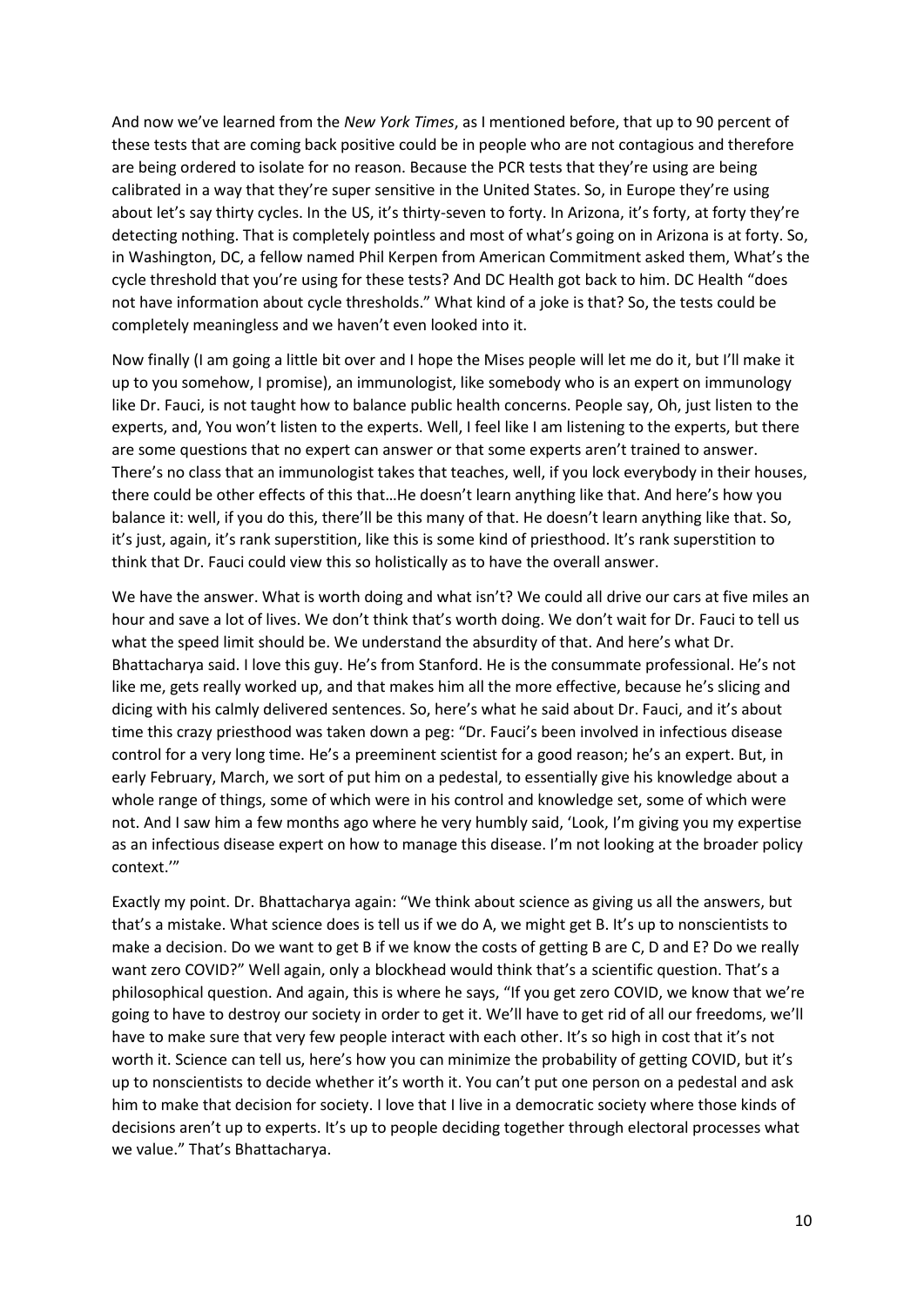So, of course, no expert can tell you if the costs are worth the benefits because no expert can know your value scale. So, when people say we need to listen to the experts as they urge us to dismantle everything that makes a society function and brings people joy, they have no idea what they're talking about. This is a philosophical question, not one that a scientific source would have the standing to answer. Unfortunately, for some people, science is not an ongoing search for the truth and whose findings can help us make good decisions. It's a kind of priesthood, and whatever scientists tell us about anything, no matter how far removed from their areas of expertise, these people will obey, and the dangers of that should be obvious. Not only do we have a priesthood that isn't even thinking about tradeoffs or collateral damage from their covid monomania, but we also have tens of millions of devoted followers who will help enforce whatever lunacy the priesthood proposes. And your hopes, dreams, and livelihood will be placed on that alter, of that you can be sure.

Now, what should have been done instead? Well, here I refer you to Drs. Bhattacharya and Kulldorff and Gupta, who have a recent statement explaining that so-called focused protection makes much more sense and is certainly feasible. That is to say, you give young people their lives back. Have the arts be resumed immediately. And again, Dr. Gupta said, why are we even living? What is the point of living? If living is simply having a pulse, I could do that in a windowless room eating cans of navy beans for seventy-five years. Is that a human life? These are the kinds of questions we need to ask ourselves.

Finally, how about Sweden? You're not supposed to mention Sweden. Now, I could mention Japan; they had one of the highest covid infection rates in the world, the world's oldest population, yet one of the lowest death rates and they did that with very halfhearted measures and no mass testing. So, there are a million explanations. They had to explain this away. But the key example was Sweden. Now what they used to say to us was, You can't use the example of Sweden because Sweden has a high death rate. Sweden had five thousand deaths out of a country of 10 million. About two-thirds to three-quarters of those were in long-term care facilities, and they did a horrendous job there and they admit that. But, look at the rest of them. So, that means that they actually have a very small number in the general society. The question of how did people do in nursing homes when they're completely isolated from society, is now in a way a commentary on how the strategy works for society at large. And now that Sweden's example is looking really good because their curve looks like this. I mean they basically have no…They've resumed normal life. Just look at pictures from Stockholm. It lives right down here. Whereas if you look at Spain, it's like this and France it's like this. Sweden is just like that.

So now we don't mention Sweden and what we say is, Oh, well, the reason Sweden did so well…so now notice it switched. First it was, Sweden, they're dying everywhere. Now it's, The reason Sweden did so well…They can't just stop and say, Maybe I don't have all the answers. The reason they did so well is people voluntarily complied with these measures and they wouldn't do that in the US because you're all a bunch of stupid hicks and whatever. Okay. All you have to do is look at pictures from Stockholm over the summer and you decide if that's true or not, but the key thing is, they never closed schools for ages 1 to 15; they never closed down businesses and they had no mask mandate. How do you account for this? And you don't get an answer. You do not get an answer.

It seems to me the only answer, at this point, is the one that was obvious from the beginning. Let people decide how they want to live, what risks they're willing to take and what life means to them. Governor DeSantis, when he had his press conference, reopening Florida, said, You know, we shouldn't assume we know what everybody wants, because I know a lot of older folks who when they get visited by their relatives wearing masks, they say, please take off your mask, I want to see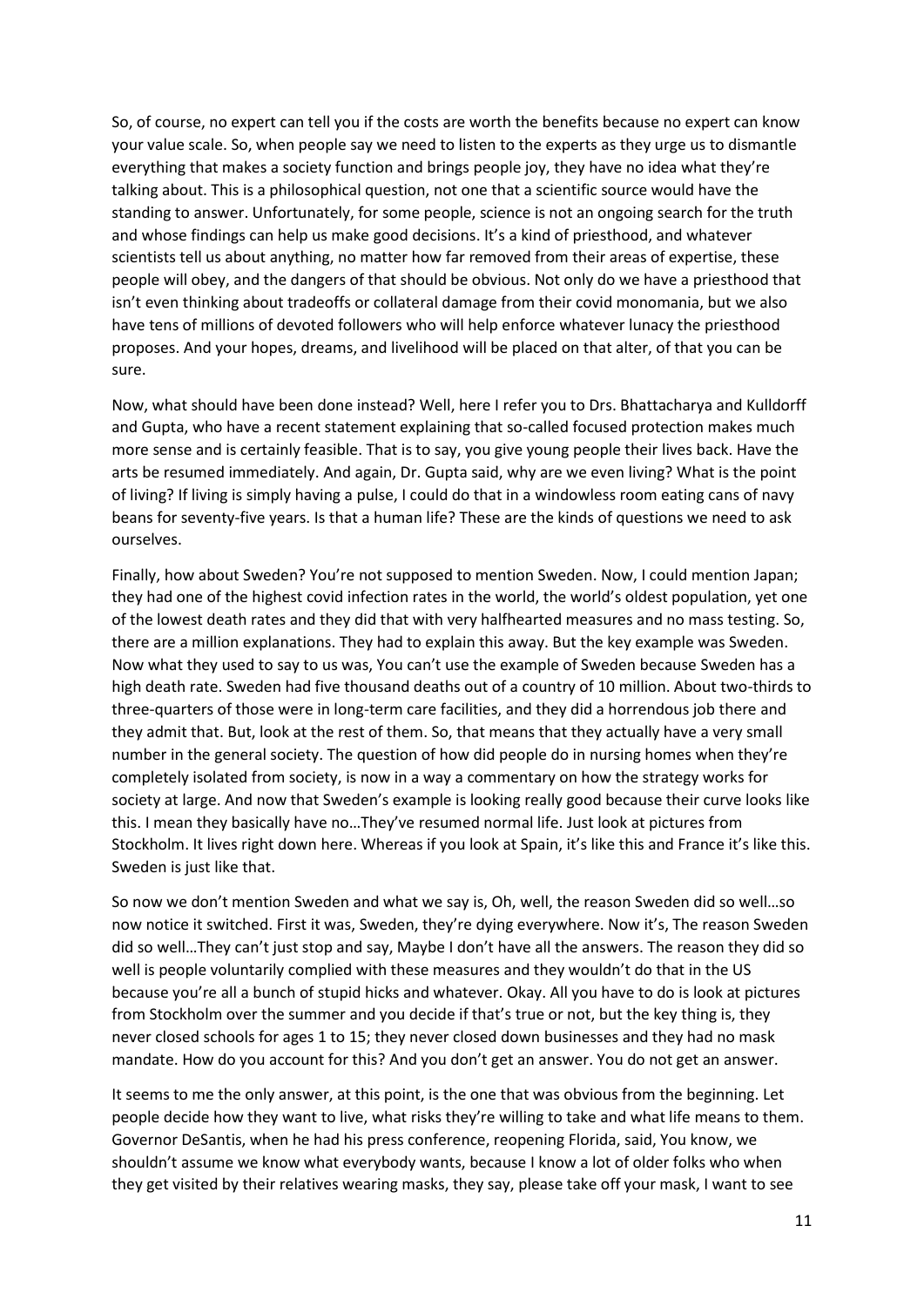your smile. And who are we to say no? Or, You should see your grandchildren only over Zoom forever? Or, You should be isolated in a nursing home forever with no human contact? Or, You can see people through a window if you like. We're really not going to ultimately say. You decide what's best for you, because we all take different risks that we're willing to tolerate.

Martin Kulldorff at Harvard Medical School says, "The experts are afraid to speak out." You have a lot of blah-blah-blah people who are not entitled to an opinion. He says the experts, the infectious disease epidemiologists, are afraid to speak out. Nice society you've given us, hysterics, where the actual experts qualified in this field are afraid to speak out, a society of fear. Nice going. Now, incidentally, my view is there are people who have lost their livelihoods, their lives, things that give them meeting, and all you have to do is speak out. Speak out. Enough is enough. By now, we've all gotten the message that you're selfish if you want to do the kinds of things that once gave your life meaning. For these people, life is about nothing but the avoidance of death and you can't have anything back until they say so. How did we let this happen? They wouldn't dare have told us this back when it was fifteen days to flatten the curve. No way. Nope, it's, You've got to have virtual events over Zoom, and no hugs and no weddings and ten people at your father's funeral, and all these other grotesque demands that we've gone along with.

What metrics are they using to tell us when we can have things back? Not the ones they told us at the beginning. We've met all those and we still can't have any back. Well, maybe you can have it in 2021. Fauci says spring of 2022, if everybody gets vaccinated. Okay. So, part of the natural order is that parents make sacrifices for their children, not the other way around. If vulnerable people want to isolate themselves, and I can understand why they would, then they should do that. But, as I am going through middle age it would never occur to me to make those demands of young people, never. Because I would think that was selfish, selfish of me that when I was young I got to experience all these things, all these irreplaceably beautiful moments of youth, but you can't have them, to keep me safe. No, I'll stay safe by following precautions and limiting my contacts, but you go out and enjoy the one life you get. That's what a good and decent human being says. That's what an unselfish person says.

The CDC is now saying we should go have a virtual Thanksgiving. Nope, not doing that. Not doing that. I'm going to go see people and hug them on Thanksgiving like a human and that is what we should do.

A lot of older people I talk to say, We don't want out children's lives ruined. We don't want our grandchildren's lives ruined. We don't want you to do this for us. Enough is enough at this point. The doomers keep having this crazy comic book view of the virus. When Wisconsin's bars were allowed to open, that was supposed to lead to a million deaths. It didn't. The Sunbelt spike was supposed to kill everybody. It didn't. Those spikes were long over; they were brought up and down without lockdowns. South Dakota never closed at all. They're doing fine. But then they had that Sturgis motorcycle rally and we got told, The Sturgis Motorcycle Rally led to 260,000 cases. It was a superspreader event. Well then *Slate*, you know *Slate*, the enemy of mankind, *Slate*, the website? They ran an article saying, Look, let's be honest. The Sturgis Motorcycle Rally did not lead to 260,000 cases. You're only saying that because you want it to have led to 260,000 cases, but this is BS. Now, *Slate* is not known for standing up for Trump-loving biker dudes. So, the only reason they would run an article like that is that it's true. The virus does what it will do, regardless of what our priesthood with their white coats and clipboards tries to do.

There's a sickness out there, all right, but I'm not talking about covid-19. I'm talking about the irrational fact-free response. We should demand our lives back, take our lives back. This is not